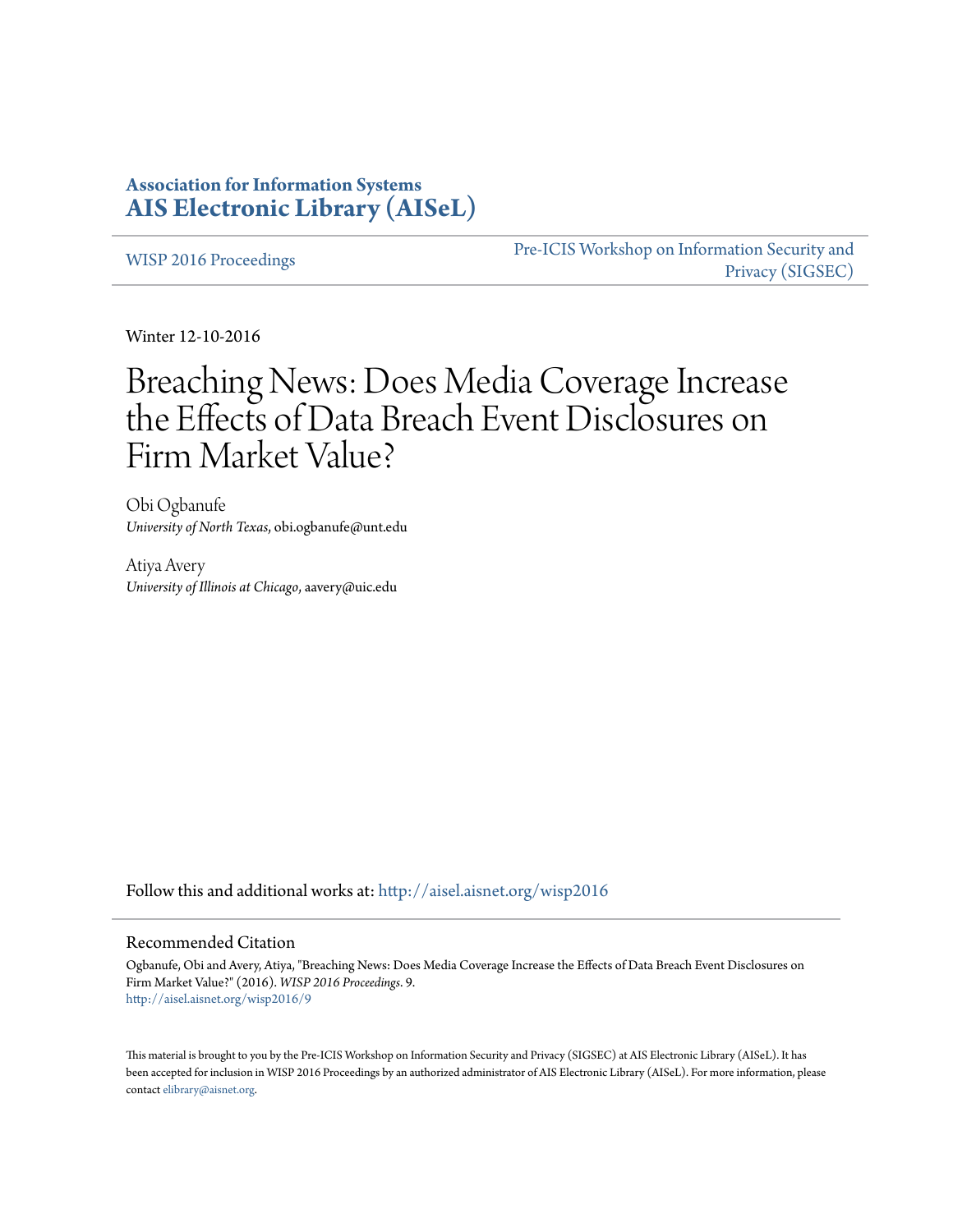# **Breaching News: Does Media Coverage Increase the Effects of Data Breach Event Disclosures on Firm Market Value?**

*Research-in-Progress*

**Obi Ogbanufe** University of North Texas, Denton, TX 76201, USA. {obi.ogbanufe@unt.edu}

**Atiya Avery** University of Illinois at Chicago, Chicago, IL 60607, USA. {aavery@uic.edu}

### **ABSTRACT**

Characterized as negative events, data breaches can disrupt an organization's operations and lead to financial losses. Media coverage is often seen as exacerbating negative events such as data breach disclosures, and have also been found to influence financial markets. This research in progress presents a theoretical framework and methodology to empirically test the moderating and mediating influences of media coverage on the impact of data breach events on firms. We articulate the research gap, present hypotheses, and discuss the implications of this research for theory and practice.

**Keywords**: data breach, media coverage, firm market value, event study

#### **INTRODUCTION**

Data breach events can be characterized as negative events, which can disrupt organizations' operations, leading to financial losses for the breached firm. Media coverage is often seen as exacerbating negative events. For example, increases in media coverage have been associated with increases in copycat suicides, decreases in a country's tourism following a crime, decreases in FDA approval times for pharmaceutical drugs, and influencing public opinion (Brown 2015; Carpenter 2002; Gould 2001; Huebner et al. 1997). In addition, there is evidence that publicly traded firms suffer increased damages to their market value and financial performance when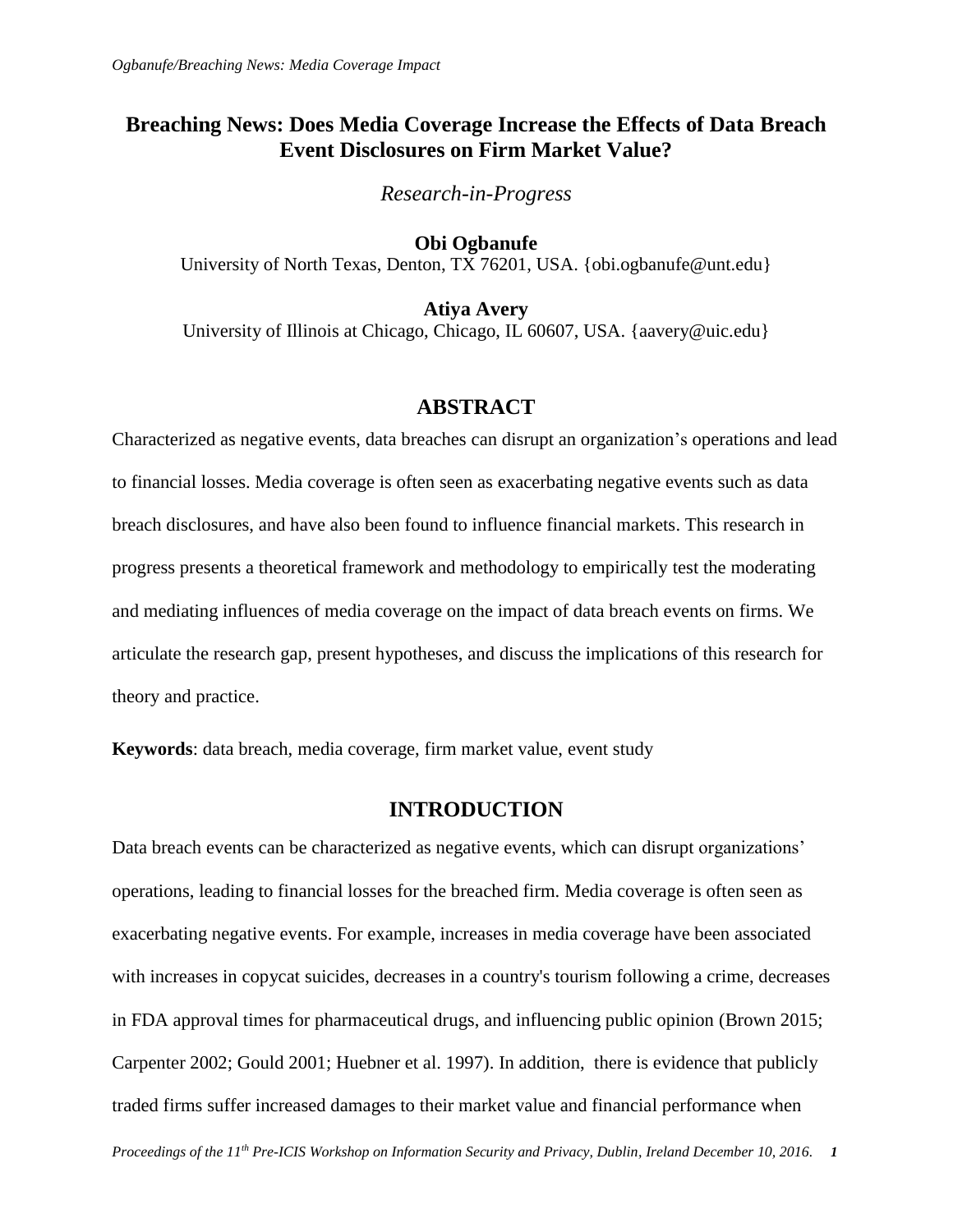there is more media coverage following a negative event or crisis situation (Bednar et al. 2015; Liu and Shankar 2015; Solomon et al. 2008). In terms of its signal, this research considers media coverage as negative. Prior studies have consistently found that data breach event disclosures lead to statistically significant negative abnormal returns of the breached firms' market values (see Spanos and Angelis (2016) for a review of the literature). While several studies have focused on evaluating publicly disclosed data breach events from news reports (Bose and Leung 2014; Goel and Shawky 2014; Gordon et al. 2011), and some have considered media coverage as a potential factor in the focal firm's market value after a data breach disclosure (Acquisti et al. 2006; Zafar et al. 2012), to the best of our knowledge none have considered the mediating and moderating impacts of media coverage on the breached firm's market value following a data breach event disclosure. The objective of this study is to investigate the moderating and mediating effects of media coverage on firm market value following a data breach disclosure. By evaluating media coverage as both a mediator and moderator, this research presents an opportunity to examine the impact of data breach events on firm market values under different boundary conditions. More recently, advancements in social media platforms have increased the expansion and reach of traditional media outlets. An understanding of the moderating and mediating effects media coverage could guide breached firms to better strategically allocate resources in managing and reducing their losses. Hence, our research question is: "*To what extent does media coverage increase the impact of data breach disclosures on firm market value?"* In the following sections, we present our theoretical framework and hypotheses, followed by a proposed methodology, and future directions and implications.

## **THEORETICAL FRAMEWORK AND HYPOTHESIS**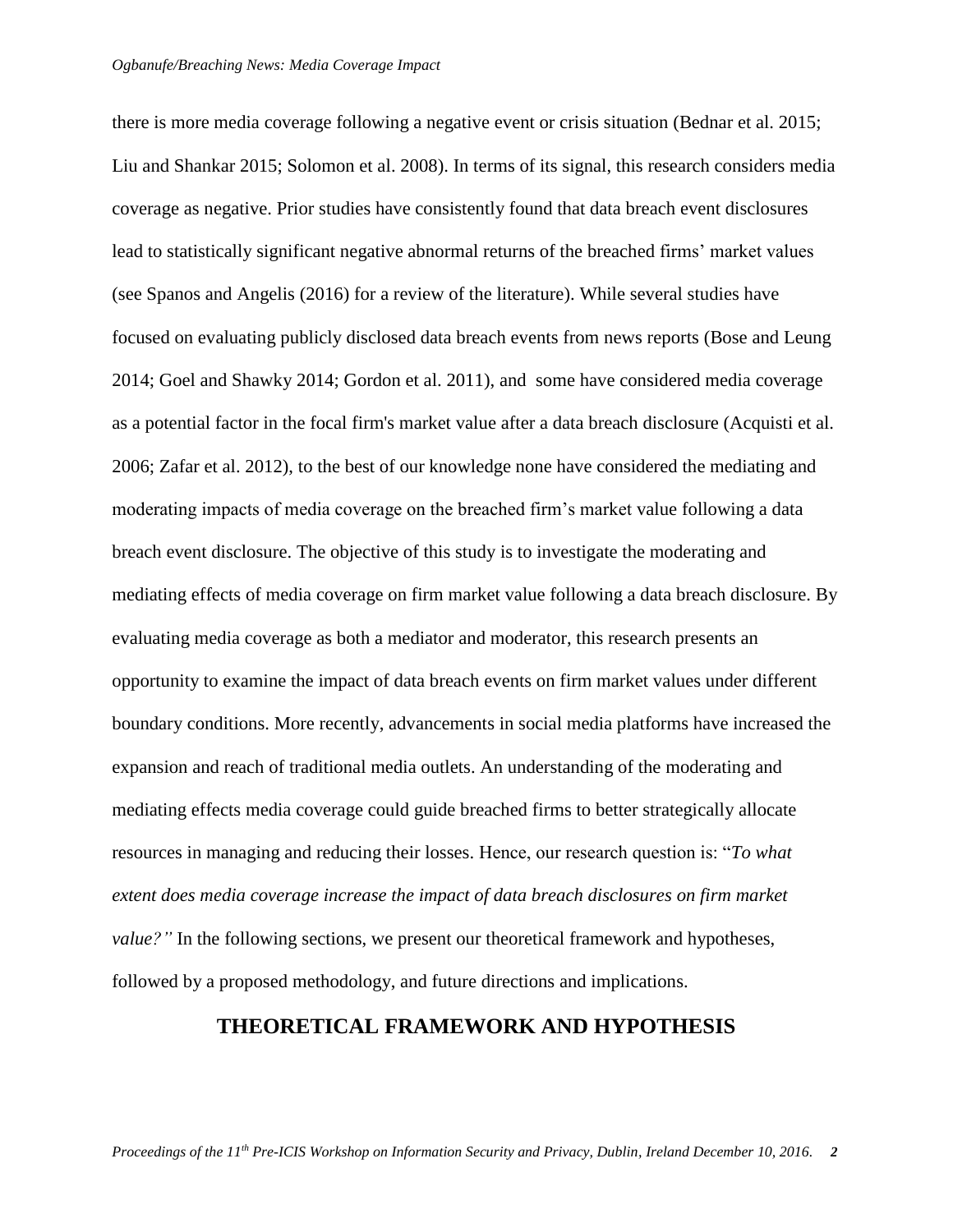**Media Coverage and Data Breach Event Disclosures:** Media outlets such as newspapers, social media, and television play an important role in how information is disseminated to a firm's stakeholders (Fang and Peress 2009) which can include investors; where negative events within firms are associated with increased media coverage (Ahern and Sosyura 2014; Graffin et al. 2013; Kuhnen and Niessen-Ruenzi 2011; Liu and Shankar 2015; Zavyalova et al. 2015). Data breach event disclosures are public announcements made by the breached firm typically to a state government organization (Harris 2016; Sen and Borle 2015). Researchers have already theorized that specific characteristics (breach event type, sensitivity of breached records, and breach



magnitude) surrounding data breach event disclosure directly impact changes to the firm's market value (Bose and Leung 2014; Cavusoglu et al. 2004; Hovav and D'Arcy 2003). Our classifications of the

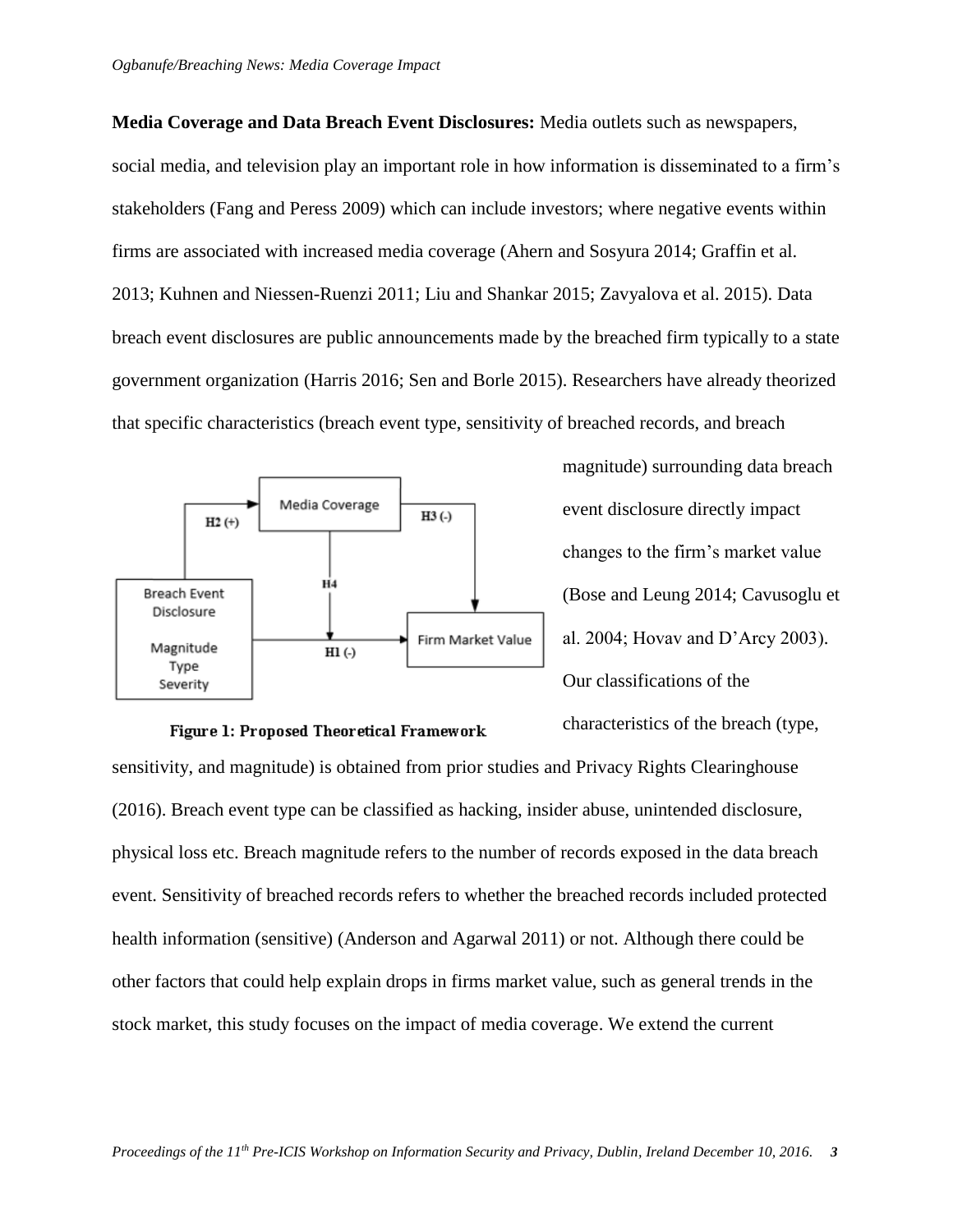literature by proposing that media coverage is both a mediator and moderator in the relationship between data breach event disclosures and changes to firm market value. See Figure 1.

**Media Coverage as a Mediator:** A mediator is a variable which accounts for the relationship between a predictor variable and a dependent variable. A variable is considered a mediator when changes in the predictor variable account for changes in the mediator variable and changes in the mediator account for changes in the dependent variable (Baron and Kenny 1986). Prior research findings in management find that increase in negative media coverage decreases market value and brand (Bednar et al. 2015; Liu and Shankar 2015). We hypothesize that the intensity of media coverage is a mediator of the relationship between the data breach event disclosure and expected changes to firm market value. The disclosure announcements can be picked up by the media where many times this is one of the primary ways that shareholders even learn of the data breach event. Following prior research, we hypothesize that characteristics of the breach (breach magnitude, sensitivity of the breached records, and type of breach) are associated with changes in the firm market value. Characteristics of the breach are associated with changes in media coverage and changes in the firm market value. We also hypothesize that the intensity of the media coverage is partially responsible for changes in firm market value.

- *Hypothesis 1:* An increase in breach event characteristics (magnitude, type, sensitivity) are associated with a decrease in firm market value after a data breach disclosure.
- *Hypothesis 2*: An increase in breach event characteristics (magnitude, type, sensitivity) is associated with an increase in media coverage intensity.
- *Hypothesis 3*: Media coverage intensity is associated with a decrease in firm market value after a data breach disclosure.
- *Hypothesis 3A*: Media coverage intensity mediates the relationship between breach event characteristics (magnitude, type, sensitivity) and firm market value.

**Media Coverage as a Moderator:** A moderator variable is a categorical or qualitative variable that affects the direction and strength of the relationship between predictor variable and a dependent variable (Baron and Kenny 1986). Media coverage can be considered a moderator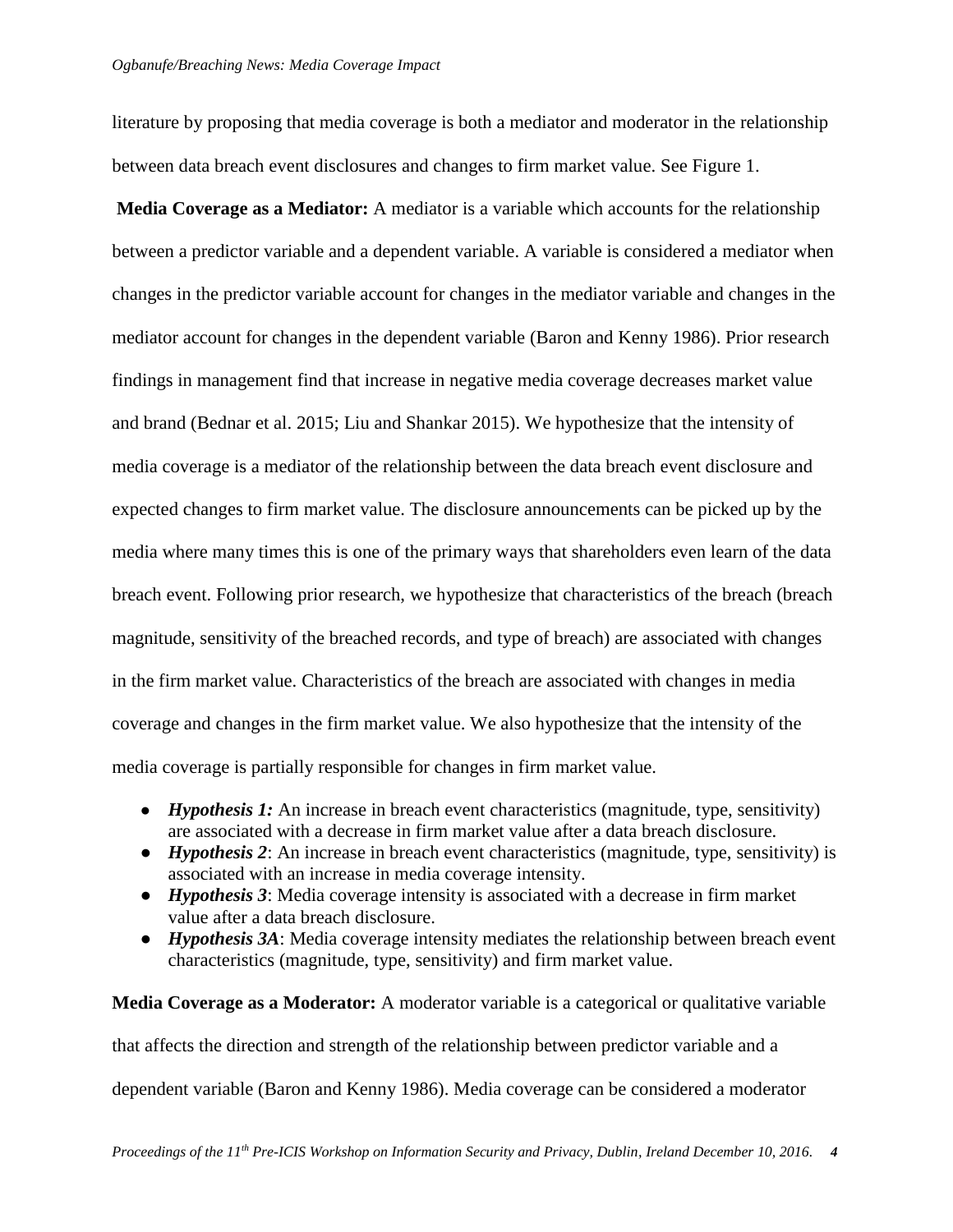because the intensity of media coverage can increase or decrease the expected changes to the market value of the firm following the data breach event disclosure. Having established that increases in the characteristics of the data breach (magnitude, type, sensitivity) may reduce firms' market value, we also expect that an increase in negative media coverage on the data breach event will further strengthen the negative association between breach characteristics and firm market value. Such that increases in media coverage may force the breached firms to utilize additional resources and capabilities, and this may lead to decreases in firm market value.

● **Hypothesis 4**: Media coverages moderates the relationship between breach event characteristics (magnitude, type, sensitivity) and firm market value, such that the relationship is strengthened.

### **PROPOSED RESEARCH METHODOLOGY**

We utilize event study methodology to test our model. Previous research have estimated the financial impact of data breach event disclosures on firms by using this method (Acquisti et al. 2006; Campbell et al. 2003; Goel and Shawky 2014; Malhotra and Malhotra 2011). Event study methodology is an empirical method that isolates the impact of the data breach event disclosure on the firm by measuring changes to firm market values typically in the 1- 3 days after the event. The idea behind the event study methodology is that the stock price of publicly traded firms represent the true value of the firm, as determined by all relevant public information about the firm available at the time. Our unit of observation is publicly traded firms which have suffered privacy related data breach events from 2010-2015 as reported by Privacy Rights Clearinghouse (2016). We will utilize and merge two secondary datasets, and one primary dataset to test our model. This includes data from COMPUSTAT and Privacy Rights Clearinghouse. To measure media coverage, we will devise a primary dataset utilizing Factiva and LexisNexis, following in the methodology of Liu and Shankar (2015).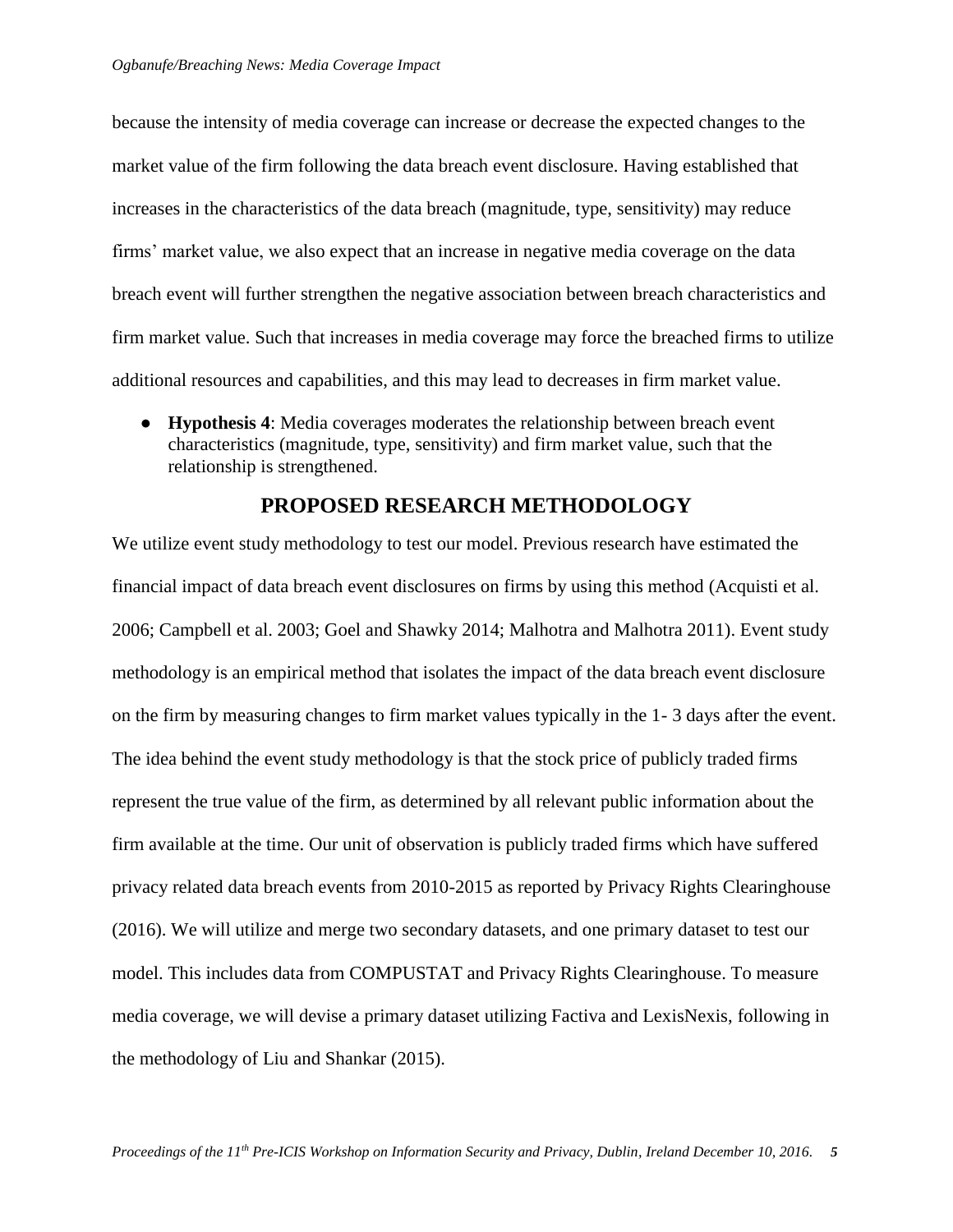## **FUTURE DIRECTION, IMPLICATIONS AND CONCLUSION**

Further steps in this research include model specification with a special focus on determining an optimal data collection period for our hypotheses testing and time lags in the model. In addition, we identify other characteristics of the data breach event disclosure we specifically want to study in the context of media coverage. Thus far, we have identified that data breach event disclosure characteristics such as breach magnitude, sensitivity of records breached, and breach type may play role in our model. This research in progress addresses a longstanding gap in the literature on data breach event disclosures and firm market value. Future work has implications for both practitioners and researchers. In an era of increasingly continuous media coverage, research that considers the impact of media on firm market values in the context of breach events is important. In this paper, we contribute to this by operationalizing media coverage in the context of event study research and propose a research model for the variables impact on firm market value. In practice, our hope is that this research allows firms to better strategically allocate resources in managing and reducing their losses. In the era of continuous media coverage, reducing the impact of such events on firm market value may rely heavily on savvy reputation management initiatives.

#### **REFERENCES**

- Acquisti, A., Friedman, A., and Telang, R. 2006. "Is there a cost to privacy breaches? An event study," *ICIS 2006 Proceedings*, p. 94.
- Ahern, K. R., and Sosyura, D. 2014. "Who Writes the News? Corporate Press Releases during Merger Negotiations," *Journal of Finance* (69:1), pp. 241–291 (doi: 10.1111/jofi.12109).
- Anderson, C. L., and Agarwal, R. 2011. "The digitization of healthcare: boundary risks, emotion, and consumer willingness to disclose personal health information," *Information Systems Research* (22:3), pp. 469–490.
- Baron, R. M., and Kenny, D. A. 1986. "The moderator–mediator variable distinction in social psychological research: Conceptual, strategic, and statistical considerations," *Journal of Personality and Social Psychology* (51:6), p. 1173.
- Bednar, M. K., Love, E. G., and Kraatz, M. 2015. "Paying the Price? the Impact of Controversial Governance Practices Onmanagerial Reputation.," *Academy of Management Journal* (58:6), pp. 1740–1760.
- Bose, I., and Leung, A. C. M. 2014. "Do phishing alerts impact global corporations? A firm value analysis," *Decision Support Systems* (64), Elsevier B.V., pp. 67–78 (doi: 10.1016/j.dss.2014.04.006).